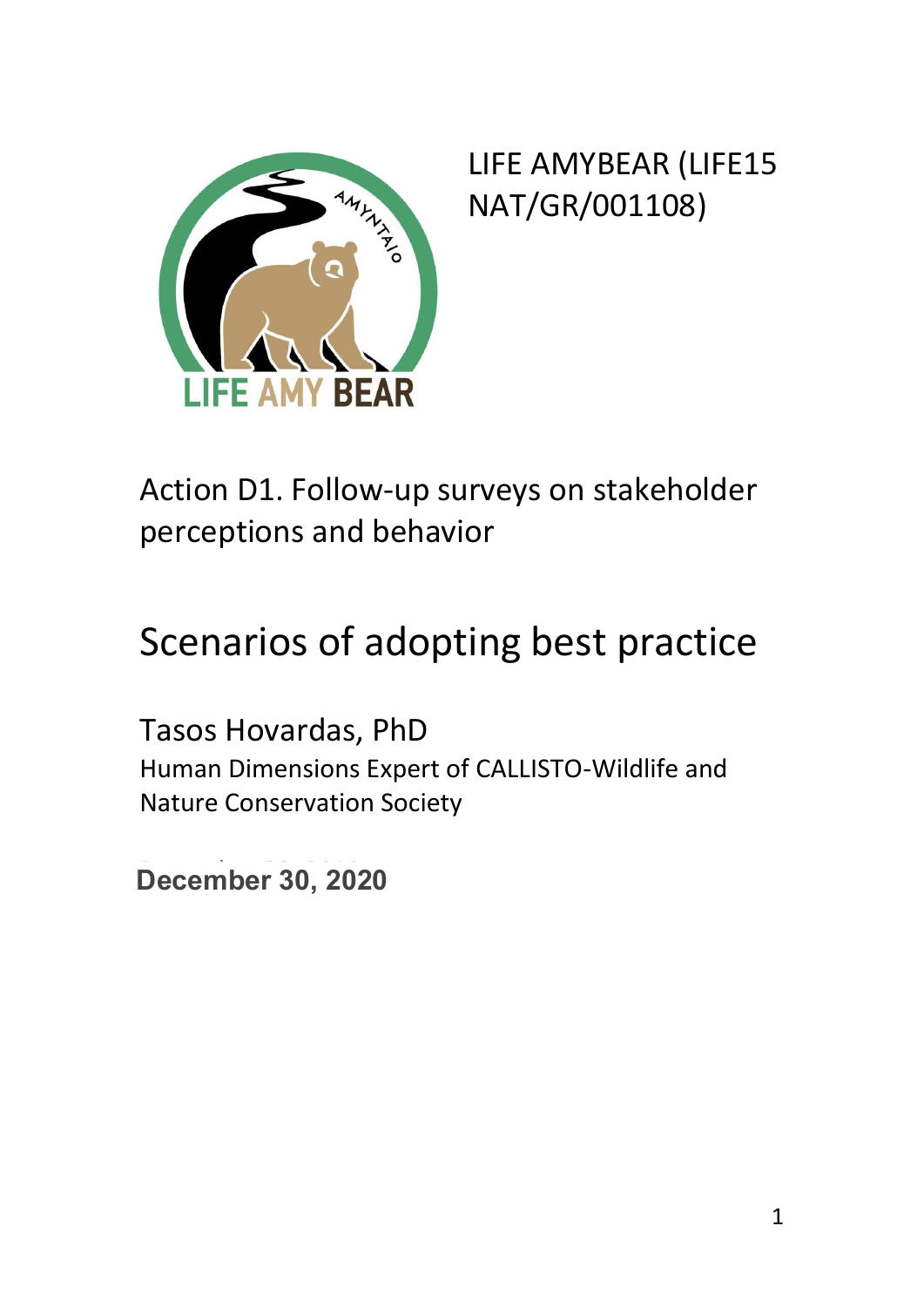#### **Contents**

| Summaries in English and Greek                                                | Page 3 |
|-------------------------------------------------------------------------------|--------|
| 1. Introduction                                                               | Page 4 |
| 2. Methods                                                                    | Page 4 |
| 3. Participatory scenario development for bears approaching human settlements | Page 5 |
| 4. Participatory scenario development for electric fences                     | Page 5 |
| 5. Participatory scenario development for livestock guarding dogs             | Page 6 |
| 6. References                                                                 | Page 6 |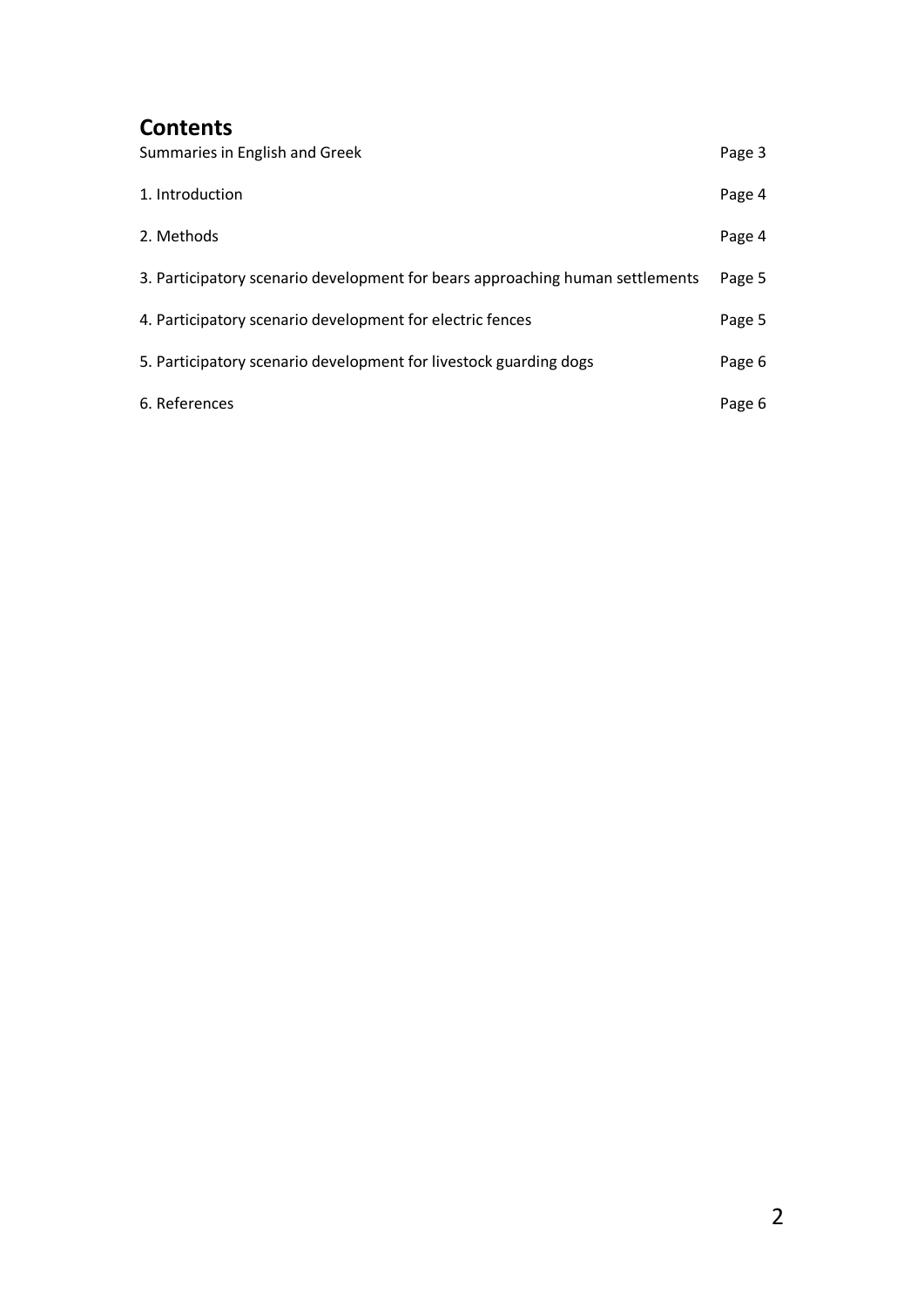#### **Summaries in English and Greek**

#### Summary

Action D1 (Follow-up surveys on stakeholder perceptions and behavior) aims to develop and critically examine a set of scenarios for stakeholder collaboration for the adoption of best practice in bears approaching human settlements (including the Bear Emergency Team and waste management), establishment and operation of electric fences and establishing a stock breeder network for exchanging livestock guarding dogs. To this end, the mixed-motive perspective delivered in Action C1 (Stakeholder consultation and involvement) has been exploited by the Coordinator of Actions C1 and D1 for the development of draft scenarios, which are presented in this deliverable. It should be highlighted that these scenarios have not yet been finalized. Scenarios will be critically examined in terms of their feasibility during Action D1, under the feedback of thematic groups with participation of stakeholder members. Thematic groups will continue their operation throughout Action D1, under the leadership and guidance of the Coordinator of Action D1, in order to contribute with stakeholder feedback in the implementation of best practice. Another point το be highlighted is that the content of this deliverable has been incorporated in a manuscript published in *Frontiers in Ecology and Evolution* (Hovardas, 2020)<sup>1</sup>, where the rationale for all human dimension actions of LIFE-AMYBEAR is exemplified.

#### Περίληψη

-

Η Δράση D1 (Παρακολούθηση αντιλήψεων και συμπεριφορών εμπλεκόμενων κοινωνικών ομάδων/ενδιαφερόμενων μερών) αποσκοπεί στην ανάπτυξη και κριτική επισκόπηση μιας σειράς σεναρίων για τη συνεργασία των εμπλεκόμενων κοινωνικών ομάδων/ενδιαφερόμενων μερών με αντικείμενο την υιοθέτηση βέλτιστων πρακτικών ως προς την προσέγγιση των αρκούδων σε οικισμούς (συμπεριλαμβανομένης της Ομάδας Άμεσης Επέμβασης και τις διαχείρισης απορριμμάτων), την εγκατάσταση και λειτουργία ηλεκτροφόρων περιφράξεων και την οργάνωση ενός δικτύου κτηνοτρόφων για την ανταλλαγή σκύλων φύλαξης κοπαδιών. Προς την κατεύθυνση αυτή, η στρατηγική μικτών κινήτρων που έχει ολοκληρωθεί στο πλαίσιο της Δράσης C1 (Διαβούλευση και συμμετοχή κοινωνικών εταίρων), έχει αξιοποιηθεί από τον Συντονιστή των Δράσεων C1 και D1 για την ανάπτυξη του προσχεδίου των σεναρίων, το οποίο παρουσιάζεται στο παρόν παραδοτέο. Πρέπει να σημειωθεί ότι τα σενάρια αυτά δεν έχουν λάβει ακόμη την τελική τους μορφή. Τα συγκεκριμένα σενάρια θα υποστούν κριτική επεξεργασία ως προς την εφαρμοσιμότητά τους κατά τη διάρκεια της Δράσης D1 στο πλαίσιο των θεματικών ομάδων με τη συμμετοχή μελών των εμπλεκόμενων κοινωνικών ομάδων/ενδιαφερόμενων μερών που θα παρέχουν σχετική ανατροφοδότηση. Οι θεματικές ομάδες θα συνεχίσουν τη λειτουργία τους στη Δράση D1, υπό την εποπτεία και καθοδόγηση του Συντονιστή της δράσης, ώστε να συνεισφέρουν με την παροχή ανατροφοδότησης από τις εμπλεκόμενες κοινωνικές ομάδες/ενδιαφερόμενα μέρη στην υλοποίηση των βέλτιστων πρακτικών. Ακόμη ένα σημείο που πρέπει να επισημανθεί είναι ότι το περιεχόμενο αυτού του παραδοτέου έχει συμπεριληφθεί σε μια εργασία που δημοσιεύτηκε στο επιστημονικό περιοδικό *Frontiers in Ecology and Evolution* (Hovardas, 2020) 2 , όπου παρουσιάζεται η συνολικότερη προσέγγιση όλων των δράσεων των κοινωνικών διαστάσεων (human dimension actions) του προγράμματος LIFE-AMYBEAR.

<sup>&</sup>lt;sup>1</sup> The manuscript is open-access and can be downloaded from https://www.frontiersin.org/articles/10.3389/fevo.2020.525278/full.

<sup>2</sup> Η εργασία είναι ελεύθερα προσβάσιμη στον σύνδεσμο https://www.frontiersin.org/articles/10.3389/fevo.2020.525278/full.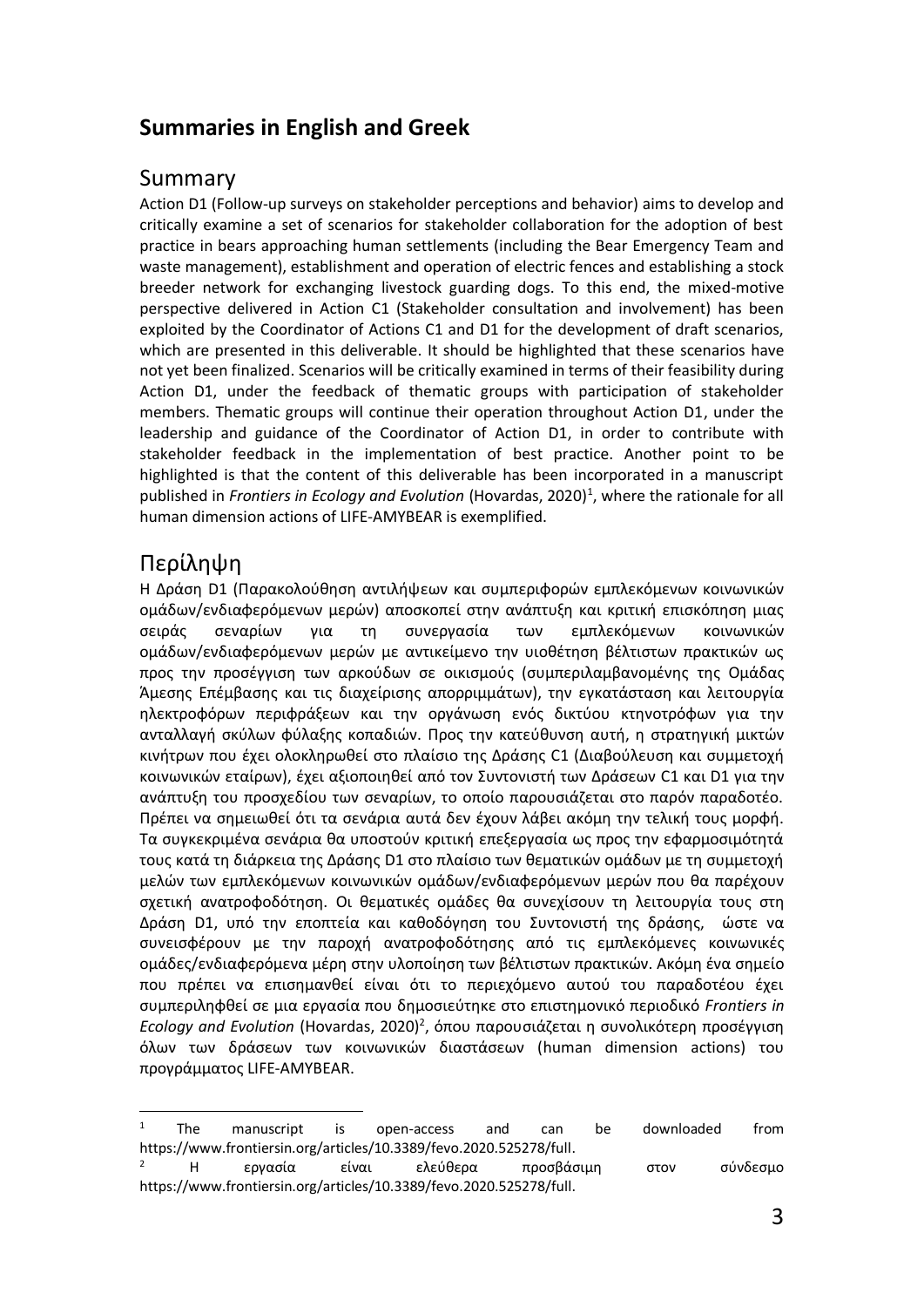## **1. Introduction**

Action D1 (Follow-up surveys on stakeholder perceptions and behavior) aims to develop and critically examine a set of scenarios for stakeholder collaboration for the adoption of best practice in bears approaching human settlements (including the Bear Emergency Team and waste management), establishment and operation of electric fences and establishing a stock breeder network for exchanging livestock guarding dogs. The main objective of this action is to scaffold a participatory scenario development procedure, where stakeholder feedback and input is sought for monitoring the adoption of best practice. The scenarios will be used as a basic tool for steering stakeholder interaction and resource allocation, while they will be also decisive in taking corrective action, anytime this will be needed. Such a provision will be operationalized by means of thematic groups, which have been established in Action C1 (Stakeholder consultation and involvement) and will continue their operation throughout Action D1. An added value of the approach described is that it may empower local stakeholders for taking ownership of the whole process and plan future interventions in the project area accordingly.

Scenarios have the form of short storylines describing possible futures under certain assumptions, primarily, resource allocation for accomplishing certain goals (e.g., Haatanen et al., 2014). Given that future developments often involve a high degree of uncertainty, future conditions may not be readily discernable as projection from the present context and current expectations (see for instance, Peterson et al., 2003). Given this challenge, the main rationale of scenario development is not to forecast the future but to help stakeholders plan their joint action and coordinate resource allocation and investment to pursue common goals (Kok et al., 2007). Thereby, different scenarios can be formulated under varying stakeholder input (Varum & Melo, 2010). When elaborated upon within the frame of a participatory approach, scenarios can comprise a collaborative artefact committing stakeholders in working together (e.g., Newig, 2011). Such a commitment is a necessary starting point for acknowledging unsustainable baseline conditions and the need to adopt best practice for moving away from these current, unsustainable conditions.

#### **2. Methods**

1

The background material on which the development of draft scenarios has been based includes the reports of the workshops, the report of questionnaire analysis and the first meetings of thematic groups in Action C1 (Stakeholder consultation and involvement). These documents led to the mixed-motive perspective templates completed in Action C1, which then have been further processed by the Human Dimensions (HD) Expert responsible for Actions C1 and D1 to develop the draft scenarios presented in this deliverable<sup>3</sup>. For each topic (bears approaching human settlements, including the Bear Emergency Team and waste management, establishment and operation of electric fences and establishing a stock breeder network for exchanging livestock guarding dogs), four different scenarios have been drafted. These escalate in terms of stakeholder input and resources needed, and present a gradient from the current situation to an ideal case of stakeholder collaboration with maximum resource allocation for adoption of best practice. A first, "business-as-usual" scenario, is a projection of the current conditions and stakeholder relations in the future. The "small-effort" scenario describes an adoption of best practice, which is small-scale, but,

<sup>&</sup>lt;sup>3</sup> The content of this deliverable has been incorporated in a manuscript published in *Frontiers in Ecology and Evolution* (Hovardas, 2020), where the rationale for all human dimension actions of LIFE-AMYBEAR is exemplified: https://www.frontiersin.org/articles/10.3389/fevo.2020.525278/full.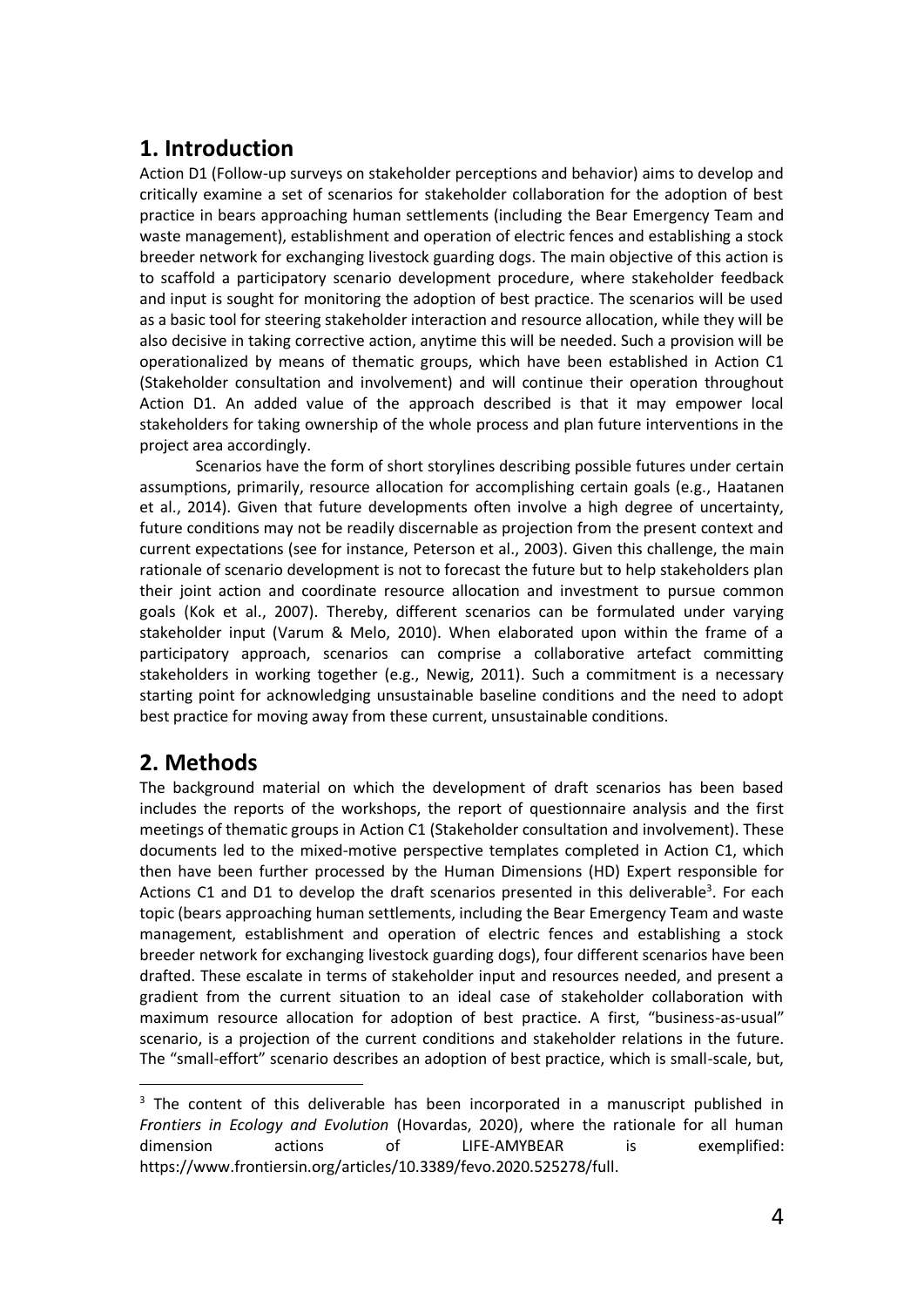nevertheless, demarcates a departure from "business-as-usual". The "high-effort" scenario involves an increased investment allocated by stakeholders to adopt best practice. The "best-case" scenario depicts an ideal future situation. Although this may not be readily achievable, it is instrumental in steering stakeholder interaction towards future investments and needs to be also included in the template. It should be highlighted that the draft scenarios presented in this deliverable have not yet been finalized. Scenarios will be critically examined in terms of their feasibility during Action D1, under the feedback of thematic groups with participation of stakeholder members. Thematic groups will continue their operation throughout Action D1, under the leadership and guidance of the Coordinator of Action D1, in order to contribute with stakeholder feedback in the implementation of best practice.

### **3. Participatory scenario development for bears approaching human settlements**

Table 1 presents draft scenarios for bears approaching human settlements. It showcases how stakeholder collaboration can be steered, under increasing input and resources, to move toward the accomplishment of shared goals across a set of themes. A first necessary step to depart from business-as-usual in how the Bear Emergency Team (BET) works is that the team is properly equipped and team members are properly trained to use equipment effectively (Table 1; BET; Small-effort scenario). This is expected within the frame of LIFE AMYBEAR. A more demanding adjustment is necessary so that stakeholders incorporate the operation of the BET in their organizational structure, which will allow for a timely and effective mobilization of the team (Table 1; BET; High-effort scenario). The best-case scenario for the BET will also encompass keeping a record of the events it has handled, namely, collecting data across an array of pre-specified parameters for each emergency situation. Such a detailed documentation will enable the examination of these events and the regular update of the decision trees currently determining how the BET works. Practical knowledge on how to react in a human–bear encounter was also underlined by stakeholders as a priority theme for joint action. Here, a good practice guide needs to be developed by experts and made available to stakeholders (small-effort scenario). Ideally, the refinement and update of this practical knowledge should not only build on expert input alone but engage local stakeholders, who may ultimately take ownership of the process. In the themes of waste management systems and forest management plans, scenarios foresee a gradual progression toward integrated planning at the landscape level.

#### **4. Participatory scenario development for electric fences**

Table 2 summarizes scenarios drafted for the topic of electric fences across four different themes: (1) supply and demand, (2) local context, (3) eligibility, and (4) outreach. A challenge for supply and demand is if equipment necessary for setting up a fence could be locally manufactured and certified. A next challenge is if local institutions could own and manage electric fences, so that they could experiment with different devices and installations to improve this damage prevention method. With regard to the local context, stakeholders would benefit from a good local practice guide, which would ideally be incorporated into an integrated planning at the landscape level. In terms of eligibility, stakeholders should examine the odds of adding electric fences as a measure in the Greek Rural Development Programme as well as explore additional funding sources to ensure that all different types of producers are covered. A more demanding planning would take damage prevention as a prerequisite for compensation. Finally, the planning and execution of outreach would preferably engage stakeholders or even be managed by stakeholders themselves.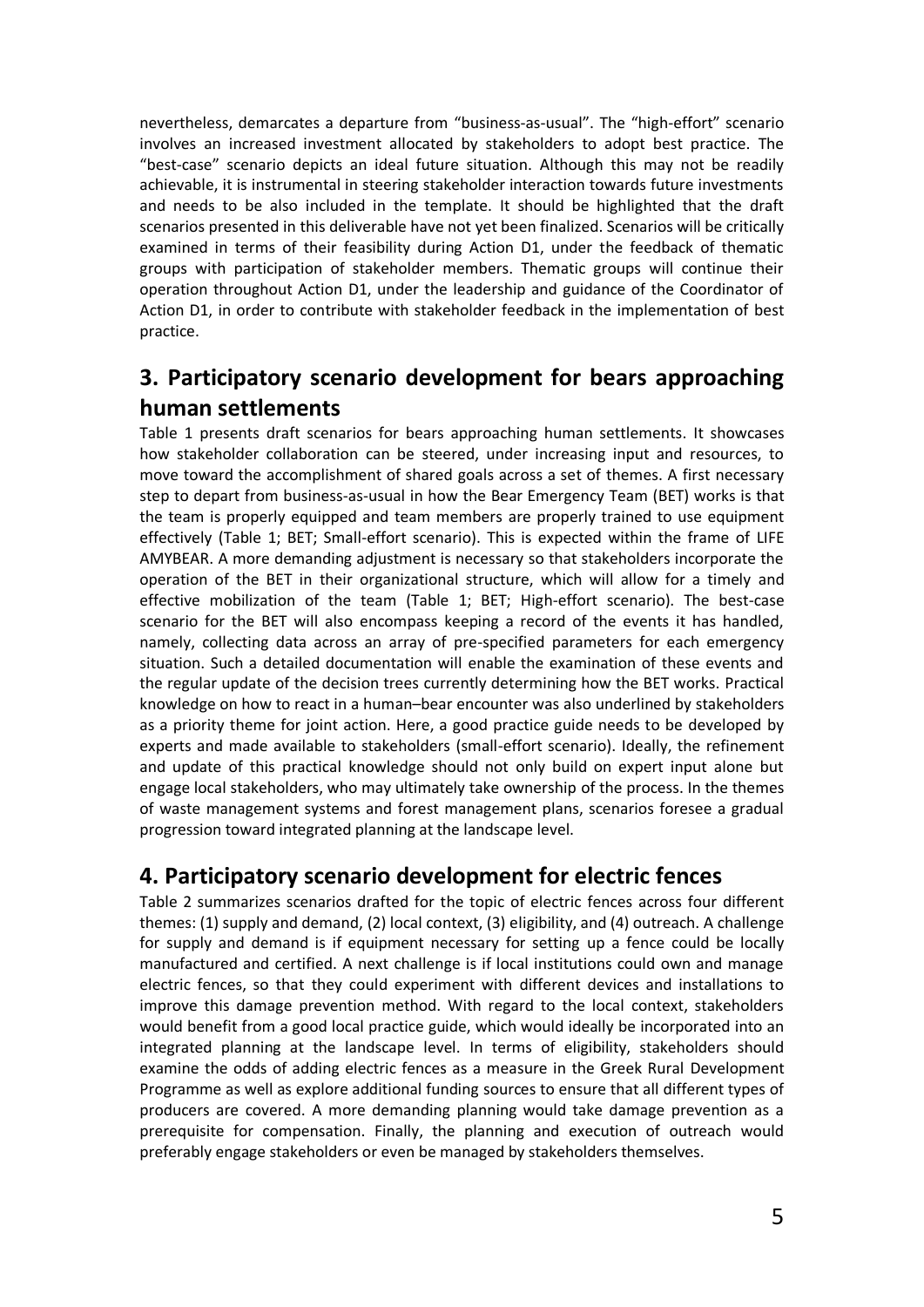#### **5. Participatory scenario development for livestock guarding dogs**

The scenarios drafted for the topic of livestock guarding dogs (LGDs) related to (1) the local LGD network; (2) veterinarian care, nutrition, and training; (3) illegal poisoned baits; and (4) dog breeds (Table 3). With regard to the local LGD network, a small-effort scenario was organized around the relevant action in LIFE AMYBEAR, with stockbreeders entering the network after an eNGO initiative. Given that more input and resources could be recruited, the local network could gradually be co-managed or even taken over by local stakeholders themselves A closely related theme was veterinarian care, nutrition, and training, for which low-cost guidelines could be readily developed and made available. A more extended institutional support could be provided to stockbreeders for monitoring good practice in veterinarian care, nutrition, and training (e.g., local authorities, veterinarians employed by competent authorities at the regional level). The best-case scenario here would be based on good practice being established as a social norm among stockbreeders. A similar end result was envisaged for banning illegal poisoned baits. This scenario could start from an agreement, which all competent institutions were ready to sign, and progress through a drop in the use of this practice, to an effective sanctioning of illegal poisoned baits by social norms. A last theme was related to a trend observed lately when some stockbreeders got big dogs from breeds developed in foreign countries. This was preferred as a supposedly safer, lump-sum investment on getting these big dogs over a more risky longer-term commitment to the LGD network. A relatively small-effort priority in this case was to avoid mixing other breeds with the local breed of LGDs in reproduction, so that the gene pool of local LGDs is not degenerated. High-effort and best-case scenarios once again involved social norms in acknowledging breeds of LGDs developed and maintained locally as more effective in preventing damage from bears than other breeds as well as establishing local LGD breeds as necessary and sufficient for preventing damage.

#### **6. References**

- Haatanen, A., den Herder, M., Leskinen, P., Lindner, M., Kurttila, M., & Salminen, O. (2014). Stakeholder engagement in scenario development process - Bioenergy production and biodiversity conservation in eastern Finland. *Journal of Environmental Management*, *135*, 45-53. https://doi.org/10.1016/j.jenvman.2014.01.009.
- Hovardas, T. (2018b). A methodology for stakeholder analysis, consultation and engagement in large carnivore conservation and management. In: T. Hovardas (Ed.), *Large Carnivore Conservation and Management: Human Dimensions* (pp. 79-96). London: Routledge.
- Hovardas, T. (2020). A social learning approach for stakeholder engagement in large carnivore conservation and management. *Frontiers in Ecology and Evolution*, *8*, 525278. [https://doi.org/10.3389/fevo.2020.525278.](https://doi.org/10.3389/fevo.2020.525278)
- Kok, K., Biggs, R., & Zurek, M. (2007). Methods for developing multiscale participatory scenarios: Insights from Southern Africa and Europe. *Ecology & Society*, *13*, 8. http://www.ecologyandsociety.org/vol12/iss1/art8/.
- Newig, J. (2011). Partizipation und neue Formen der Governance. In M. Gross (Hrsg), *Handbuch Umweltsoziologie* (pp 485-502). VS Verlag, Wiesbaden.
- Peterson, G. D., Cumming, G. S., & Carpenter, S. R. (2003). Scenario planning: A tool for conservation in an uncertain world. *Conservation Biology*, *17*, 358–366. https://doi.org/10.1046/j.1523-1739.2003.01491.x.
- Varum, C. A., & Melo, C. (2010). Directions in scenario planning literature A review of the past decades. Futures, 42, 355–369. https://doi.org/10.1016/j.futures.2009.11.021.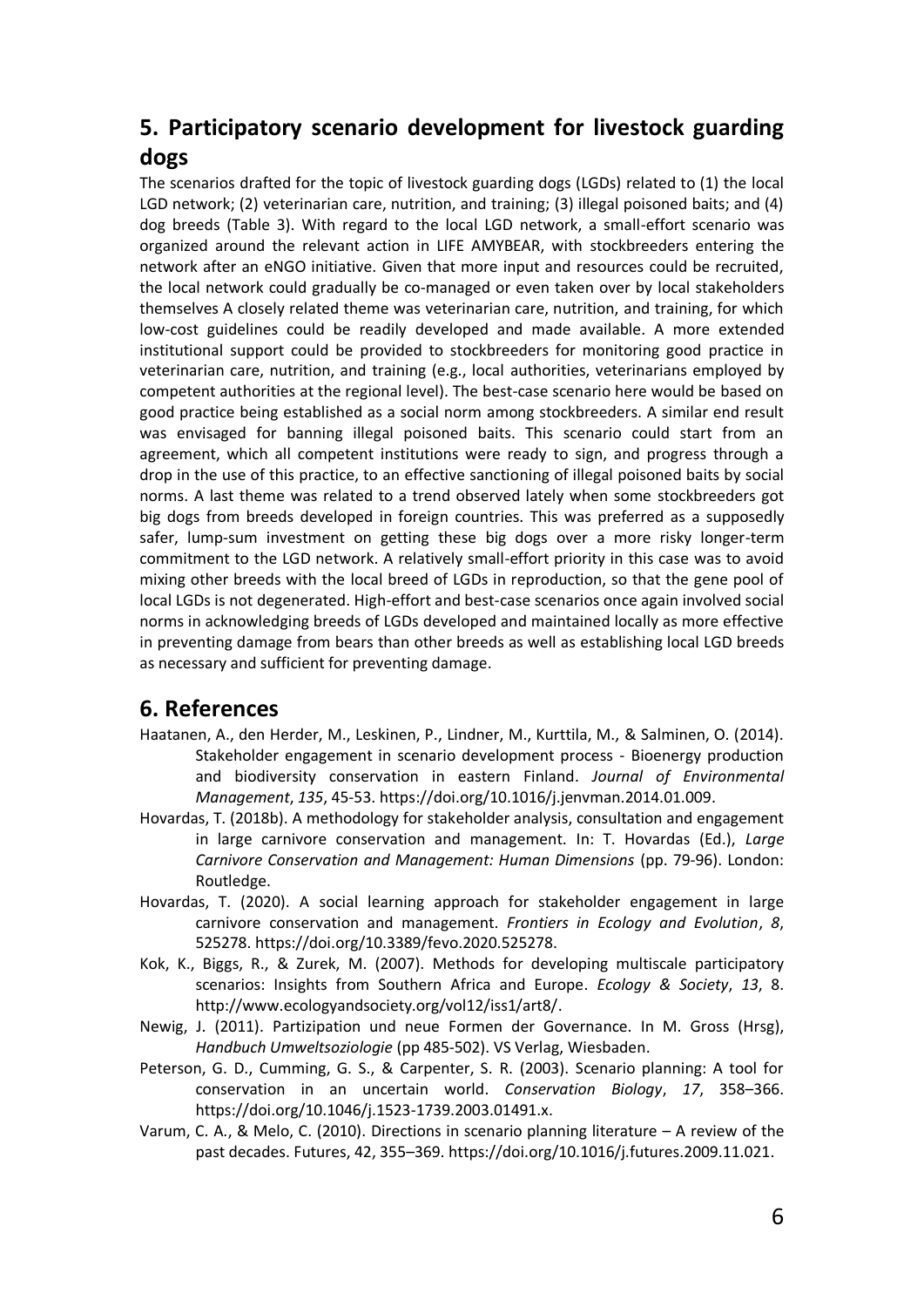Table 1. Template for participatory scenario development for bears approaching human settlements

| <b>Themes</b>              | Business-as-usual scenario                                                                                                     | Small-effort scenario                                                                   | High-effort scenario                                                                      | Best-case scenario                                                                                 |
|----------------------------|--------------------------------------------------------------------------------------------------------------------------------|-----------------------------------------------------------------------------------------|-------------------------------------------------------------------------------------------|----------------------------------------------------------------------------------------------------|
| Bear Emergency Team (BET)  | The BET lacks necessary                                                                                                        | The BET is properly equipped                                                            | Competent institutions<br>proceed to all necessary                                        | The BET is equipped, acts                                                                          |
|                            | equipment and may not<br>always act as timely as<br>needed                                                                     | and its members are trained<br>to use equipment effectively                             | adjustments so that the BET<br>operates timely                                            | timely, and keeps a record of<br>pre-specified parameters for<br>each event                        |
| Practical knowledge on how | Stakeholders lack practical                                                                                                    | Good practice guide                                                                     | Stakeholder engagement in                                                                 | Stakeholder ownership of                                                                           |
| to react in a human-bear   | knowledge on how to react                                                                                                      | developed by experts and                                                                | revisiting and regularly                                                                  | the processes needed to                                                                            |
| encounter                  | in a human-bear encounter                                                                                                      | made available to local<br><b>stakeholders</b>                                          | updating good practice                                                                    | revisit and regularly update<br>good practice                                                      |
| Waste management systems   | Waste management systems<br>not adapted to prevent<br>bears from feeding on<br>garbage                                         | Bear-proof garbage<br>containers developed and<br>established in pre-selected<br>points | Bear-proof garbage<br>containers effectively<br>integrated in waste<br>management systems | Waste management systems<br>redesigned to address<br>integrated planning at the<br>landscape level |
| Forest management plans    | Forest management plans<br>include measures for<br>increasing the provision of<br>natural food sources for<br>bears in forests | Spatial information<br>integrated in updating forest<br>management plans                | Stakeholder engagement in<br>updating forest management<br>plans                          | Forest management plans<br>updated to address<br>integrated planning at the<br>landscape level     |

Note: Scenarios have not yet been finalized by stakeholders in the LIFE-AMYBEAR project area; this table features as Table 3 in Hovardas (2020).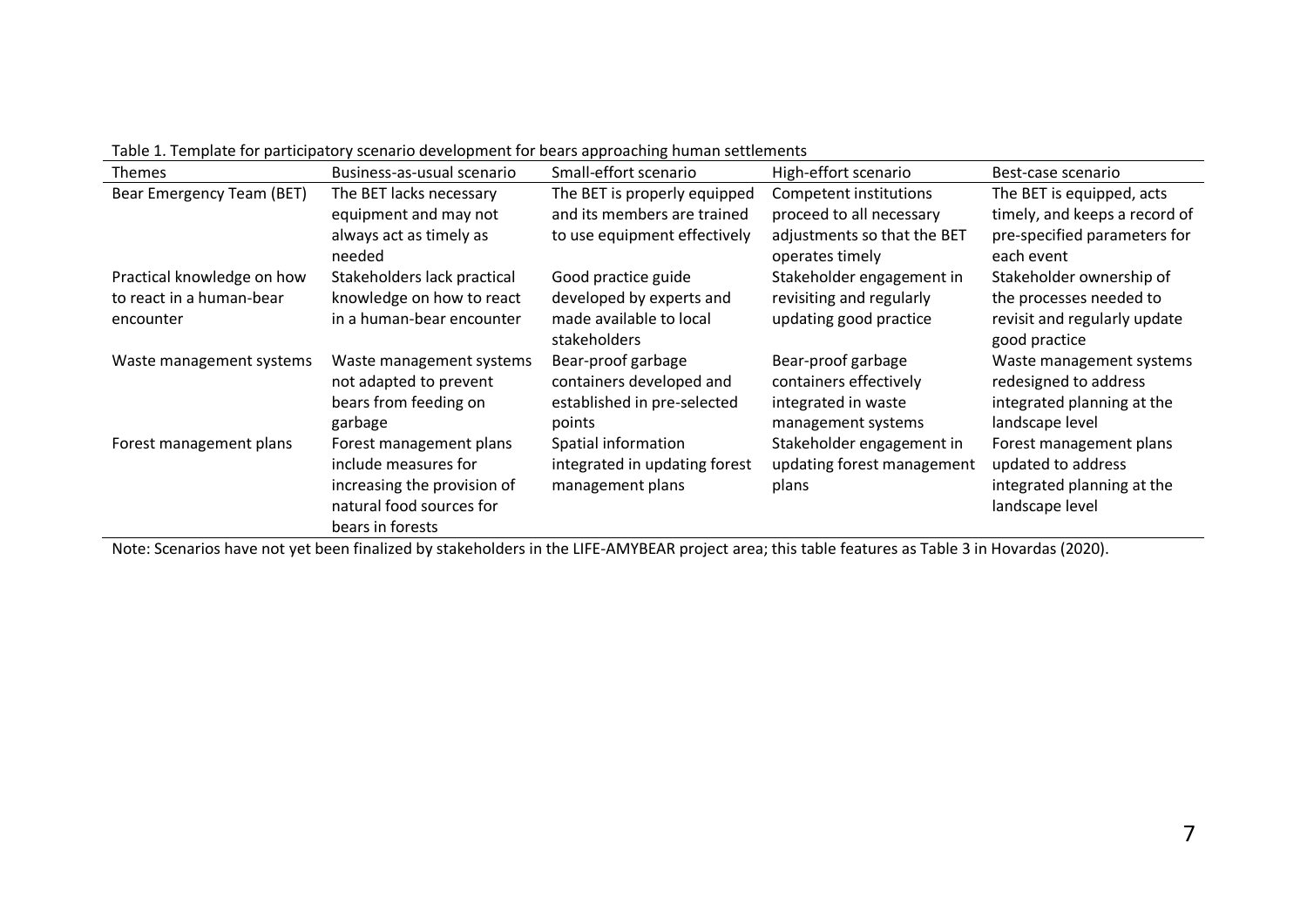Table 2. Template for participatory scenario development for electric fences

| <b>Themes</b>     | Business-as-usual                                                       | Small-effort                                                                                             | High-effort                                                                                    | Best case                                                                                          |
|-------------------|-------------------------------------------------------------------------|----------------------------------------------------------------------------------------------------------|------------------------------------------------------------------------------------------------|----------------------------------------------------------------------------------------------------|
| Supply and demand | Local demand not satisfied                                              | Local demand satisfied by<br>imported equipment                                                          | Equipment manufactured<br>locally and certified                                                | Number of electric fences<br>owned, managed and<br>improved by local<br>institutions               |
| Local context     | Local context not adequately<br>addressed                               | Good local practice guide<br>developed and made<br>available to stakeholders                             | Stakeholder engagement in<br>revisiting and regularly<br>updating good local practice<br>guide | Good local practice guide<br>incorporated into an<br>integrated planning at the<br>landscape level |
| Eligibility       | Eligibility covering registered<br>producers only in different<br>calls | Eligibility covering registered<br>producers in the frame of<br>the Greek Rural<br>Development Programme | Using additional funding to<br>cover all producers                                             | Damage prevention as<br>prerequisite for<br>compensation                                           |
| Outreach          | Outreach not planned                                                    | Outreach planned and<br>executed by competent<br>authorities                                             | Stakeholder engagement in<br>outreach planning and<br>execution                                | Outreach planning and<br>execution taken over by<br>stakeholders                                   |

Note: Scenarios have not yet been finalized by stakeholders in the LIFE-AMYBEAR project area; this table features as Table 6 in Hovardas (2020).